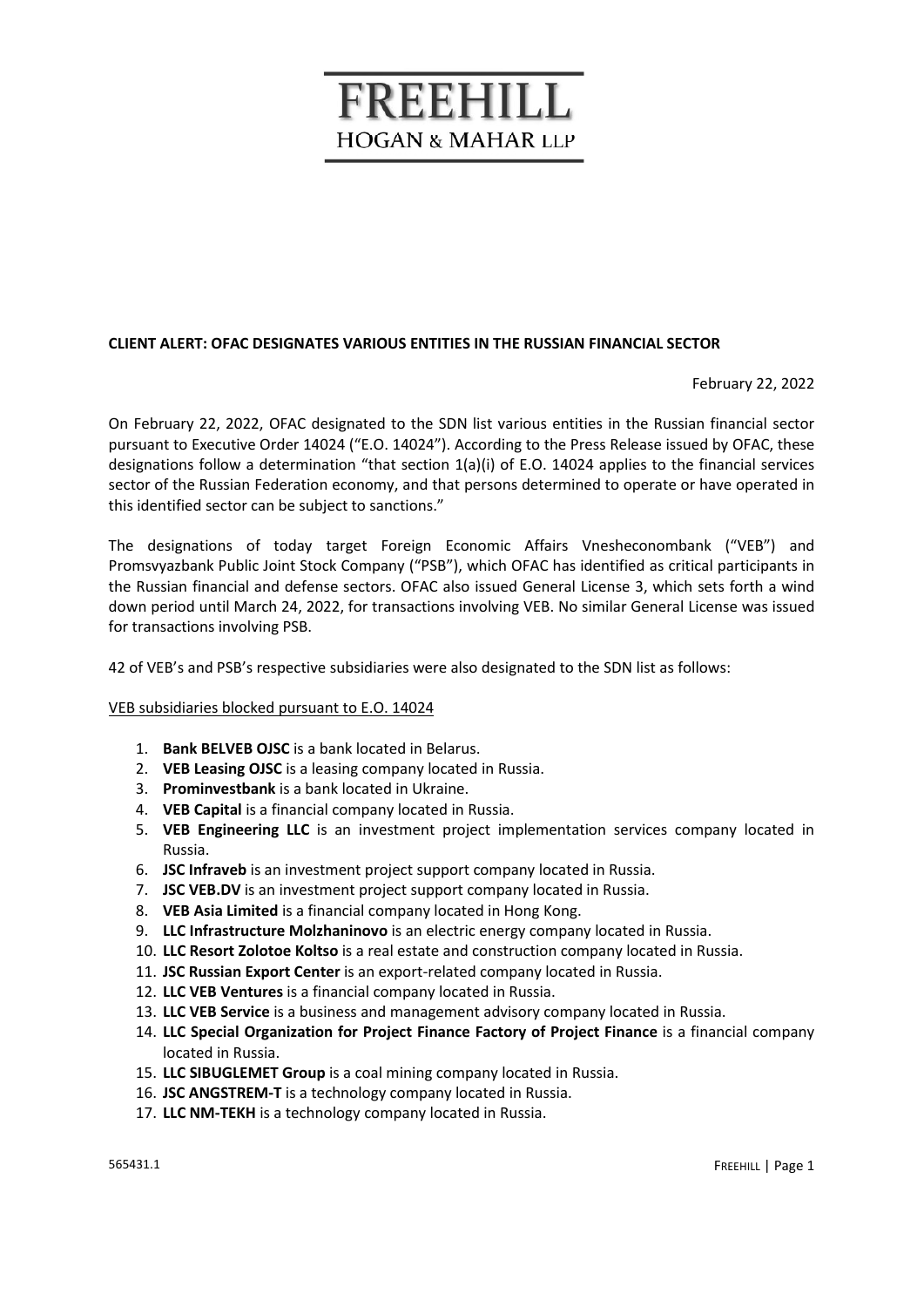- 18. **JSC SLAVA** is a real estate company located in Russia.
- 19. **JSC PFC CSKA** is a sporting activities company located in Russia.
- 20. **LLC Torgovy Kvartal-Novosibirsk** is a property leasing company located in Russia.
- 21. **LLC Baikal Center** is a construction company located in Russia.
- 22. **LLC Progorod** is an infrastructure company located in Russia.
- 23. **LLC VEB.RF Asset Management** is a financial company located in Russia.
- 24. **Eximbank of Russia JSC** is an export support institution located in Russia as well as a commercial bank regulated by the Central Bank of the Russian Federation.
- 25. **Russian Agency for Export Credit and Investment Insurance OJSC** is an insurance agency located in Russia.

PSB subsidiaries blocked pursuant to E.O. 14024

- 1. **Alkes Treid OOO** is a financial company located in Russia.
- 2. **Antares OOO** is a financial company located in Russia.
- 3. **Elitnye Doma OOO** is a real estate company located in Russia.
- 4. **PSB Innovations and Investments Limited Liability Company** is a technology company located in Russia.
- 5. **Era Fund Limited Liability Company** is a technology company located in Russia.
- 6. **PSB-Foreks OOO** is a financial company located in Russia.
- 7. **Kholtsvud OOO** is a financial company located in Russia.
- 8. **Kourf OOO** is a financial company located in Russia.
- 9. **Management Company Promsvyaz LLC** is an investment company located in Russia.
- 10. **Paskal OOO** is a company that provides management consulting services in Russia.
- 11. **PSB Biznes OOO** is a hospitality company located in Russia.
- 12. **Saint-Petersburg International Banking Conference LLC** is a financial company located in Russia.
- 13. **Sergievo-Posad Lend OOO** is a financial company located in Russia.
- 14. **PSB Avializing OOO** is a financial company located in Russia.
- 15. **Tekhnosoft OOO** is a technology company located in Russia.
- 16. **Trinitex OOO** is a real estate company located in Russia.
- 17. **PSB Lizing OOO** is a financial company located in Russia.

Notably, in conjunction with the designation of PSB, OFAC also designated to the SDN list five vessels that are owned by **PSB Lizing OOO**, a designated subsidiary of PSB. These five vessels include:

- 1. **Baltic Leader** (IMO: 9220639), a Russian-flagged roll-on roll-off cargo vessel with a gross registered tonnage of 8831;
- 2. **Linda** (IMO: 9256858), a Russian-flagged crude oil tanker with a gross registered tonnage of 61991;
- 3. **Pegas** (IMO: 9256860), a Russian-flagged crude oil tanker with a gross registered tonnage of 61991;
- 4. **Fesco Magadan** (IMO: 9287699), a Russian-flagged container ship with a gross registered tonnage of 7519; and
- 5. **Fesco Moneron** (IMO: 9277412), a Russian-flagged container ship with a gross registered tonnage of 7519.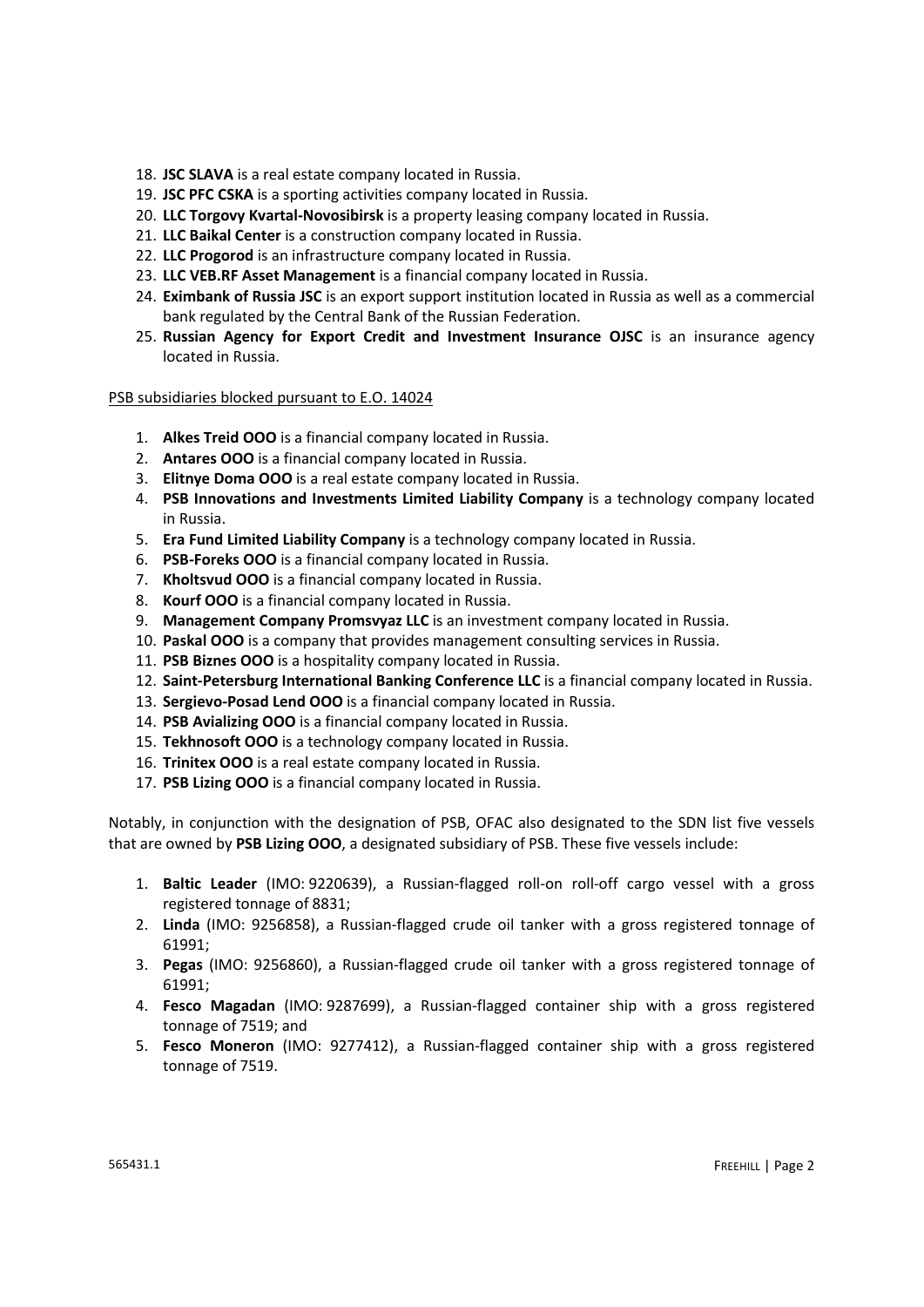In addition to the SDN list designations of VEB, PSB, and their related entities, OFAC also issued further sanctions directed towards Russian elites and families close to Putin, as well as further restrictions involving Russian sovereign debt.

### **Impact on International Shipping Community**

This most recent round of Russian sanctions has just been implemented and we are continuing to assess their impact on the international shipping community. That said, as noted above, the recent designations were enforced by OFAC following a determination that "section 1(a)(i) of E.O. 14024 applies to the financial services sector of the Russian Federation economy, and that persons determined to operate or have operated in this identified sector can be subject to sanctions." While this pronouncement at first blush indicates broad sanctions against the Russian financial sector, OFAC has clarified its position to some extent with respect to the Russian financial sector through the issuance of FAQ # 964, which reads as follows:

**964. Does the financial services sector determination made by the Secretary of the Treasury, in consultation with the Secretary of State, pursuant to Executive Order (E.O.) 14024 mean that all persons that operate or have operated in the financial services sector of the Russian Federation economy are sanctioned by OFAC?** 

No. The Secretary of the Treasury, in consultation with the Secretary of State, issued a determination pursuant to E.O. 14024 that authorizes sanctions against persons that operate or have operated in the financial services sector of the Russian Federation economy. The technology sector and defense and related materiel sector of the Russian Federation economy were identified in E.O. 14024 when it was issued on April 15, 2021.

A sector determination pursuant to E.O. 14024 exposes persons who operate or have operated in an identified sector to sanctions risk; however, a sector determination does not automatically impose sanctions on all persons who operate or have operated in the sector. Only persons determined, pursuant to E.O. 14024, by the Secretary of the Treasury in consultation with the Secretary of State, or by the Secretary of State, in consultation with the Secretary of the Treasury, to operate or have operated in the above-identified sectors are subject to sanctions.

Persons sanctioned pursuant to E.O. 14024 for operating or having operated in an identified sector are added to one or more OFAC sanctions lists based on the type of sanction, including the Specially Designated Nationals and Blocked Persons List (SDN List).

That said, there certainly exists the possibility that these sanctions may generate some reluctance to engage in transactions involving Russian financing or the Russian financial sector in general out of concerns regarding potential sanctions.

Additionally, E.O. 14024 also contains a "material assistance" provision by which non-US persons may be sanctioned if they are determined to have "materially assisted, sponsored, or provided financial, material, or technological support for" any entity designated to the SDN List pursuant to E.O. 14024. As such, any entity doing business with any entity sanctioned pursuant to E.O. 14024 runs the risk of being subject to sanctions pursuant to the "material assistance" prong of E.O. 14024.

### **Conclusion**